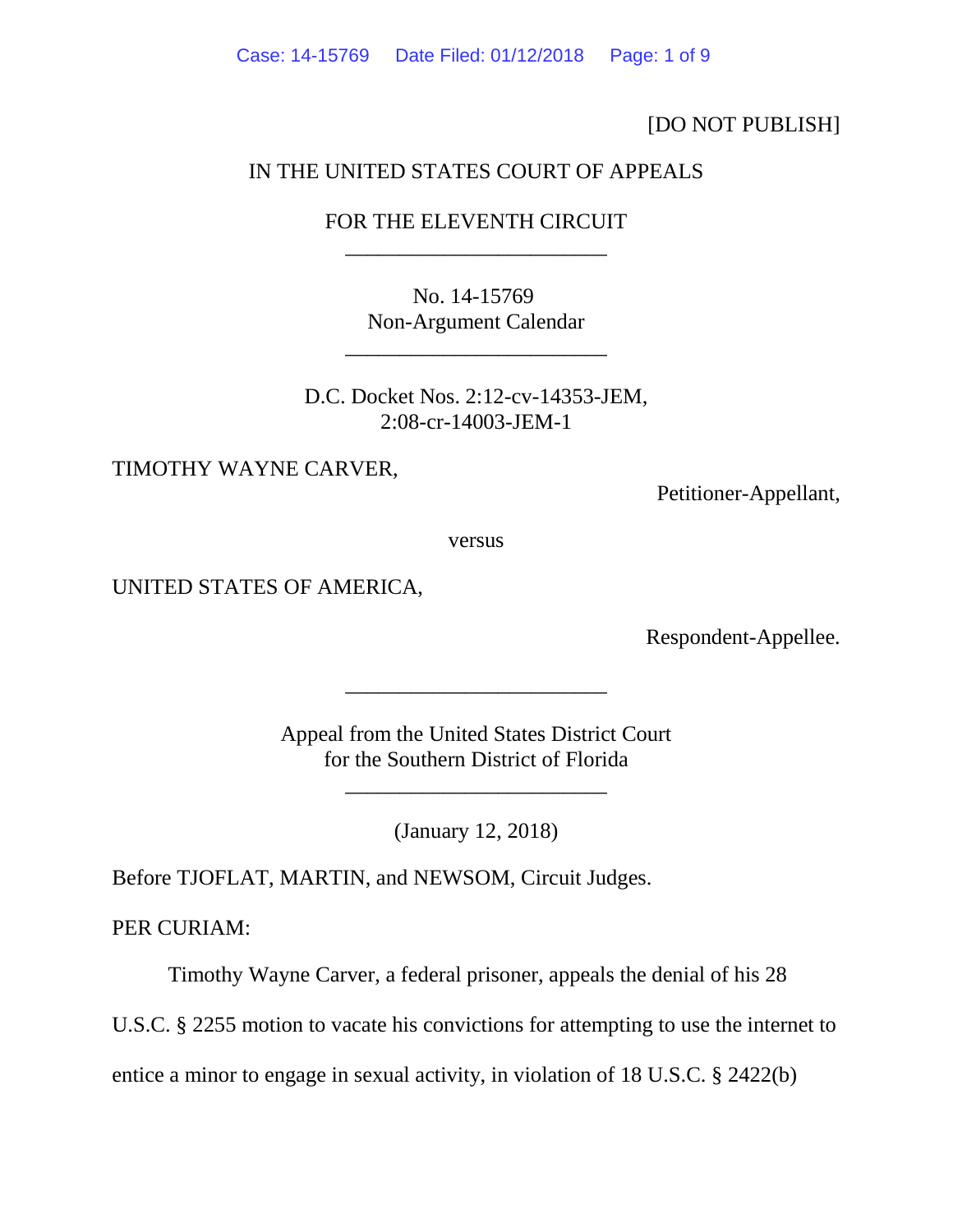("Count One"), and committing that offense while required to register as a sex offender, in violation of 18 U.S.C. § 2260A ("Count Two"). He argues the district court erred by not addressing some of the claims in his § 2255 motion and in denying his motion for an evidentiary hearing. After careful review, we vacate and remand for further proceedings.

#### I.

According to the stipulation of facts from Carver's guilty plea to Count One, Carver communicated through an internet chat room with an undercover officer who was posing as the father of a minor girl with mental impairments. Carver eventually agreed to pay \$70 and meet the undercover officer at a set location, where the officer would pick up Carver and drive him to the girl so he could engage in sexual activity with her. Carver went to the meeting with condoms and the agreed-upon \$70 and was arrested after he got in the officer's car.

Carver pled guilty to Count One and proceeded to a bench trial on Count Two. At his bench trial, Carver stipulated that he was convicted of the offense described in Count One and that he had previously been convicted of a sex crime. The judge found him guilty of Count Two. Carver appealed, arguing that his guilty plea was invalid and that he'd never formally waived his right to a jury trial on Count Two. This Court affirmed Carver's plea on Count One, but remanded for a jury trial on Count Two. A jury then found Carver guilty of Count Two. On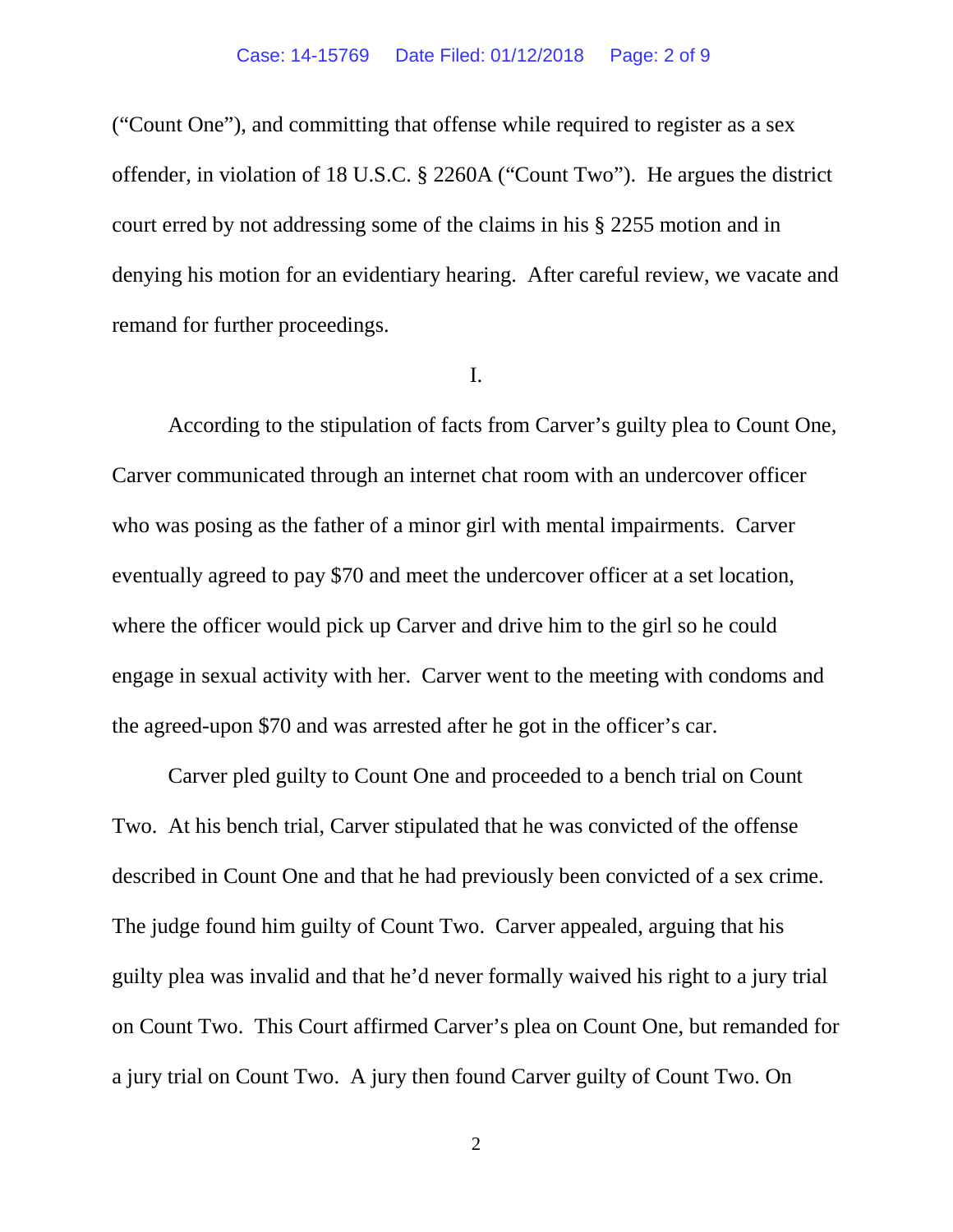direct appeal of Carver's Count Two conviction, his second appeal, this Court affirmed.

Carver filed a § 2255 motion to vacate his sentence that raised three grounds for relief. In Ground One, he claimed "ineffective assistance of counsel in relation to jury trial." He listed a number of counsel's deficiencies: counsel's failure to advise him of his right to contest his guilt at trial; counsel's failure to adequately advise him regarding the stipulations of fact that led to the conviction; and counsel's failure to put on evidence that he did not specifically intend to entice a minor to have sex. In Ground Two, Carver claimed "ineffective assistance of counsel in relation to entry of a guilty plea," arguing that his attorney failed to advise him of the specific intent element of the offense charged in Count 1. He said he did not intend to "persuade anyone of anything" and would not have pled guilty if he understood the intent requirement. Finally, in Ground Three, Carver claimed that his guilty plea for Count One was unknowing and involuntary because it was based on a misunderstanding of the law and his defenses.

A magistrate judge issued a Report and Recommendation ("R&R"), recommending that the district court deny Carver's motion without an evidentiary hearing. The magistrate judge wrote "[a]ll of the Movant's arguments essentially concern his decision to plead guilty to Count 1." In effect, the magistrate judge construed Ground One, which Carver titled "ineffective assistance of counsel in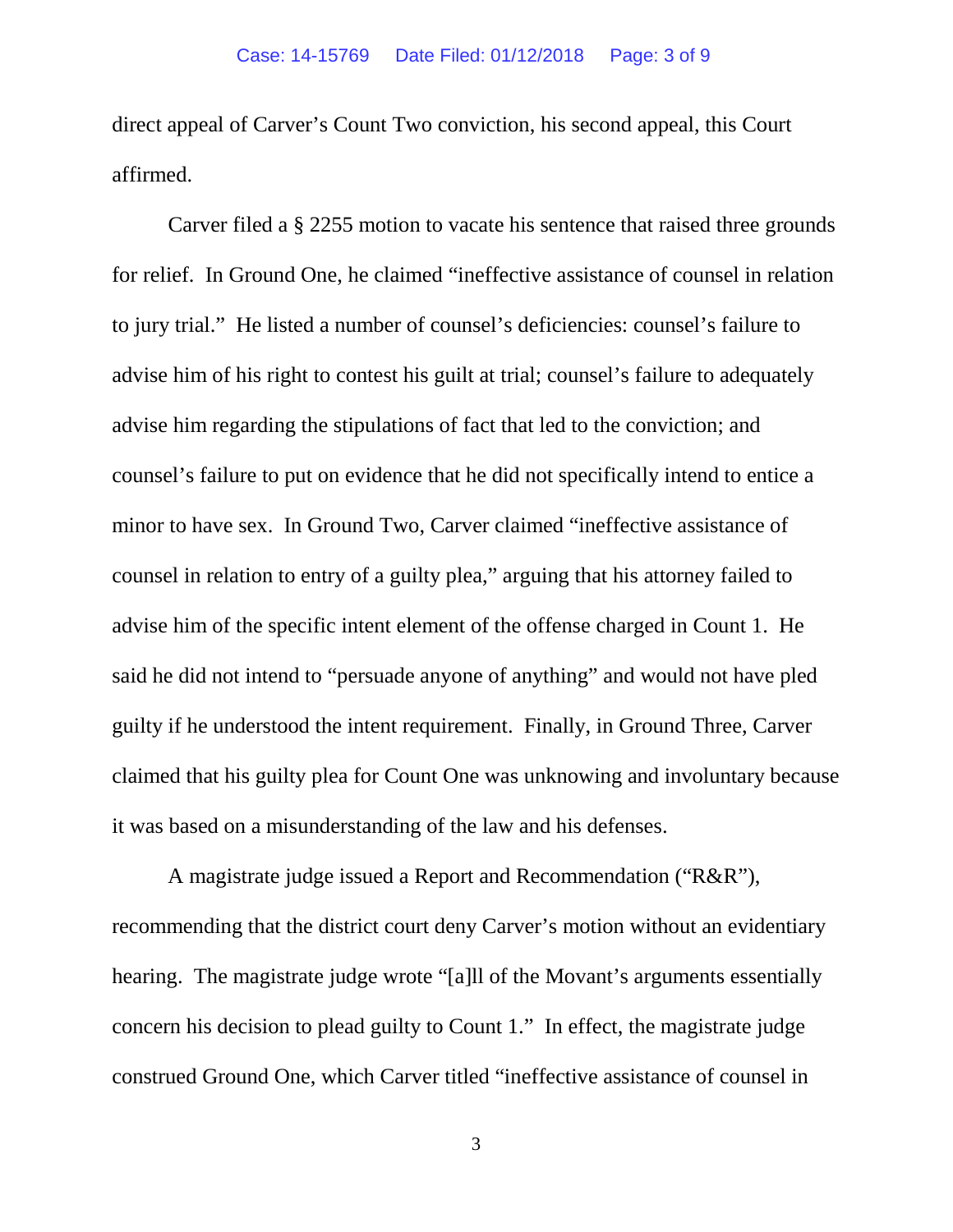relation to jury trial," as a claim of actual innocence relating to his guilty plea. The magistrate judge also did not address each separate allegation of ineffective assistance. Carver objected, arguing that the R&R "fail[ed] to address the principal issue raised by the § 2255 motion: ineffective assistance of trial counsel." Carver also argued that an evidentiary hearing was warranted for his ineffective assistance of counsel claims. The district court overruled Carver's objections, adopted the R&R, and denied Carver's § 2255 motion.

This appeal followed. We granted a certificate of appealability ("COA") to address the following issues:

[1] Whether the District Court misconstrued the claims asserted in ground one of Mr. Carver's § 2255 motion alleging the ineffective assistance of Mr. Carver's trial counsel, or violated Clisby v. Jones, 960 F.2d 925 (11th Cir. 1992) (en banc), by failing to properly address those claims?

[2] Whether the District Court erred in denying all of Mr. Carver's claims without conducting an evidentiary hearing?

We address each issue in turn.

### II.

In a proceeding on a 28 U.S.C. § 2255 motion to vacate, we review the

district court's factual findings for clear error and its legal conclusions de novo.

Lynn v. United States, 365 F.3d 1225, 1232 (11th Cir. 2004) (per curiam). The

scope of review is limited to the issues specified in the COA. Murray v. United

States, 145 F.3d 1249, 1250–51 (11th Cir. 1998) (per curiam).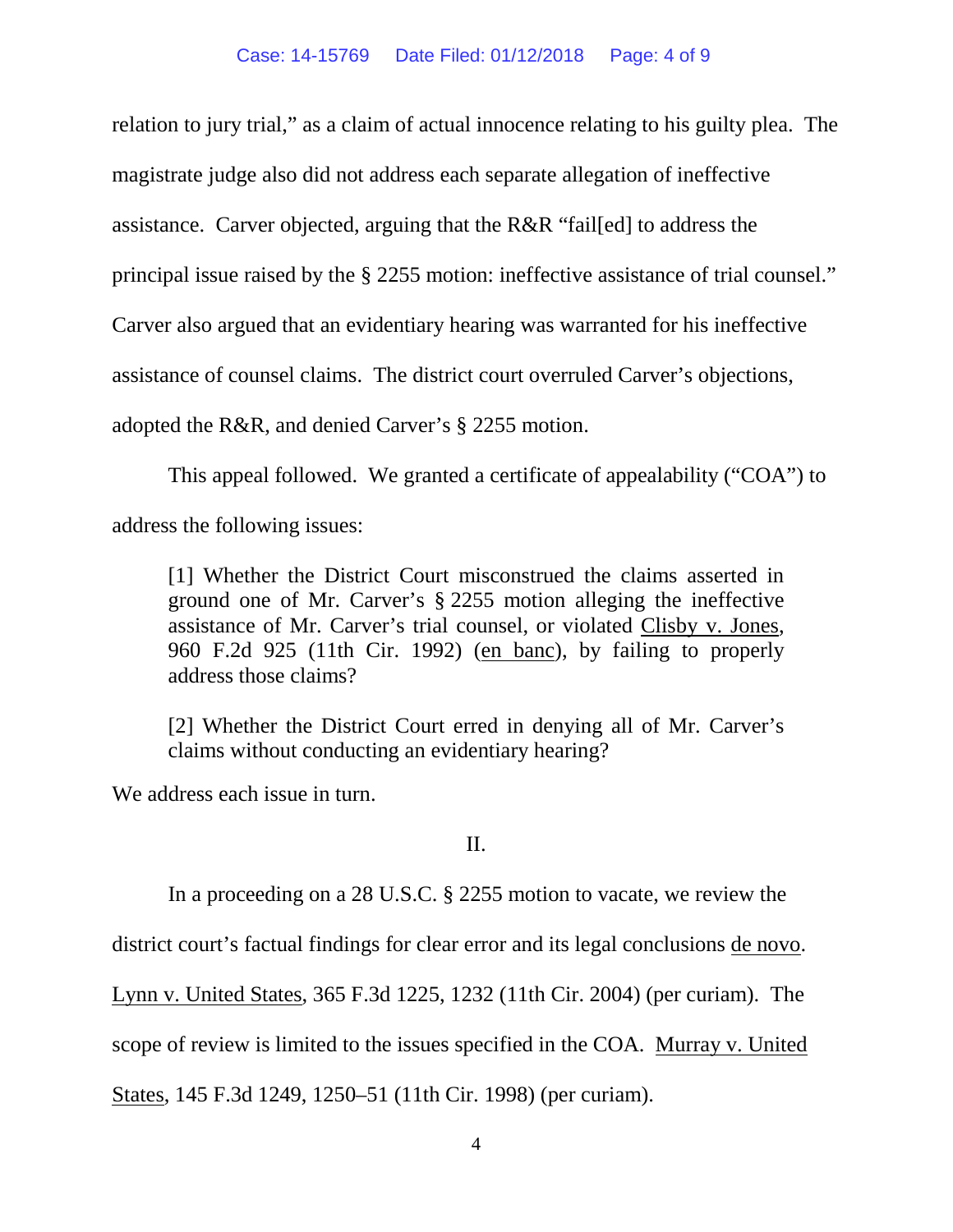In Clisby v. Jones, we held that if a district court fails to address each claim raised in a habeas petition, we "will vacate the district court's judgment without prejudice and remand the case for consideration of all remaining claims." 960 F.2d at 938; see also Rhode v. United States, 583 F.3d 1289, 1291 (11th Cir. 2009) (per curiam) (applying Clisby to § 2255 motions). Under Clisby, our only role is to determine whether a district court failed to address a claim; we do not address whether the underlying claim is meritorious. Dupree v. Warden*,* 715 F.3d 1295, 1299 (11th Cir. 2013). To qualify for relief under Clisby, though, "[a] habeas petitioner must present a claim in clear and simple language such that the district court may not misunderstand it." Id.

In addition, "the district court must develop a record sufficient to facilitate our review of all issues pertinent to . . . the ultimate merit of any issues for which a COA is granted." Long v. United States, 626 F.3d 1167, 1170 (11th Cir. 2010) (per curiam). When a district court summarily denies a § 2255 motion, we will vacate and remand when "an adequate appellate review of the basis for the district court's decision requires something more than a mere summary denial." Broadwater v. United States, 292 F.3d 1302, 1304 (11th Cir. 2002) (per curiam).

Here, the district court erred by failing to address all of the claims in Carver's § 2255 motion. The magistrate judge read all of Carver's arguments to "essentially concern his decision to plead guilty to Count 1." But Ground One of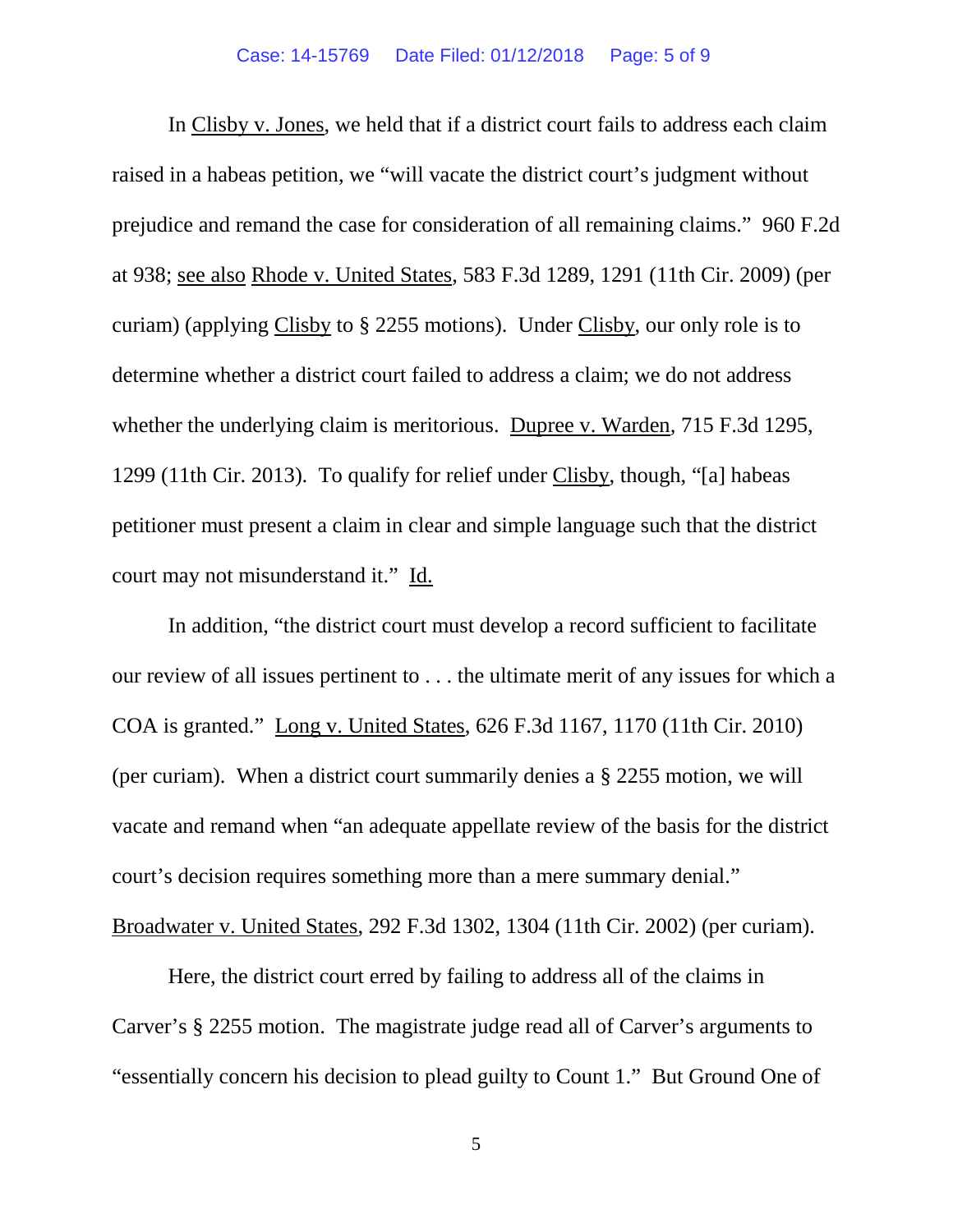Carver's § 2255 motion specifically related to his trial on Count Two, not his guilty plea on Count One. And because the magistrate judge construed Ground One of Carver's motion as "essentially one of actual innocence," not ineffective assistance of trial counsel, he did not analyze Carver's claims of trial counsel's ineffectiveness under the framework set out in Strickland v. Washington, 466 U.S. 688, 104 S. Ct. 2052 (1984). In addition, the magistrate judge did not specifically address some of Carver's arguments in support of Ground One, including that his trial counsel failed to investigate certain aspects of his case. A denial of those arguments without discussion does not provide us with an adequate basis for appellate review. See Broadwater, 292 F.3d at 1304.

Further, contrary to the government's assertions, neither the wording of Ground One nor the fact that Carver is counseled defeat his claims of Clisby error. While Carver's counseled petition is not afforded the liberal construction given to pro se parties, taken together, his § 2255 motion and his objection to the R&R were sufficiently clear to alert the district court that he had raised a claim for ineffective assistance of trial counsel on Count Two that had not been addressed by the magistrate judge. See Dupree*,* 715 F.3d at 1299. We therefore vacate and remand for the district court to address in the first instance Carver's claims for ineffective assistance of trial counsel alleged in Ground One of his § 2255 motion.

III.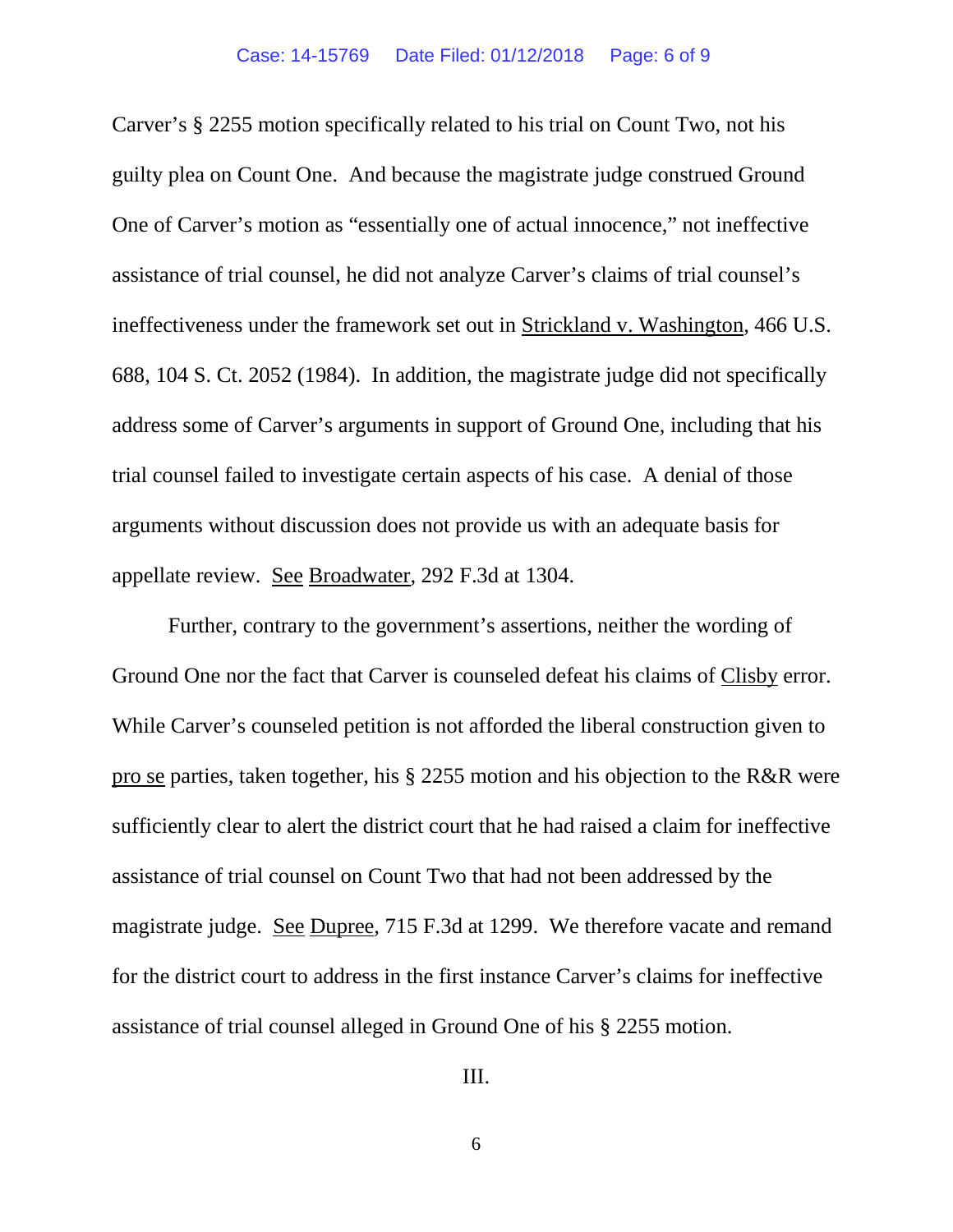We review the denial of an evidentiary hearing for abuse of discretion. Winthrop-Redin v. United States, 767 F.3d 1210, 1215 (11th Cir. 2014). An evidentiary hearing must be held on a § 2255 motion to vacate "[u]nless the motion and the files and records of the case conclusively show that the prisoner is entitled to no relief." 28 U.S.C. § 2255(b). "[I]f the petitioner alleges facts that, if true, would entitle him to relief, then the district court should order an evidentiary hearing and rule on the merits of his claim." Aron v. United States, 291 F.3d 708, 714–15 (11th Cir. 2002) (quotation omitted). But if a petitioner's claims "are merely conclusory allegations unsupported by specifics, or if the record refutes the applicant's factual allegations or otherwise precludes habeas relief," a district court is not required to hold an evidentiary hearing. Allen v. Sec'y, Fla. Dep't of Corr., 611 F.3d 740, 745 (11th Cir. 2010) (quotations and citation omitted).

"To show that he is entitled to an evidentiary hearing on his ineffective assistance of counsel claim, [Carver's] § 2255 motion must allege facts that would show (1) that counsel's performance was deficient and (2) that the deficient performance prejudiced the defense." Griffith v. United States, 871 F.3d 1321, 1329 (11th Cir. 2017) (quotation omitted). When a defendant has pled guilty, he can show deficient performance by demonstrating that his counsel did not provide him "with an understanding of the law in relation to the facts, so that [he] may make an informed and conscious choice" between pleading guilty and going to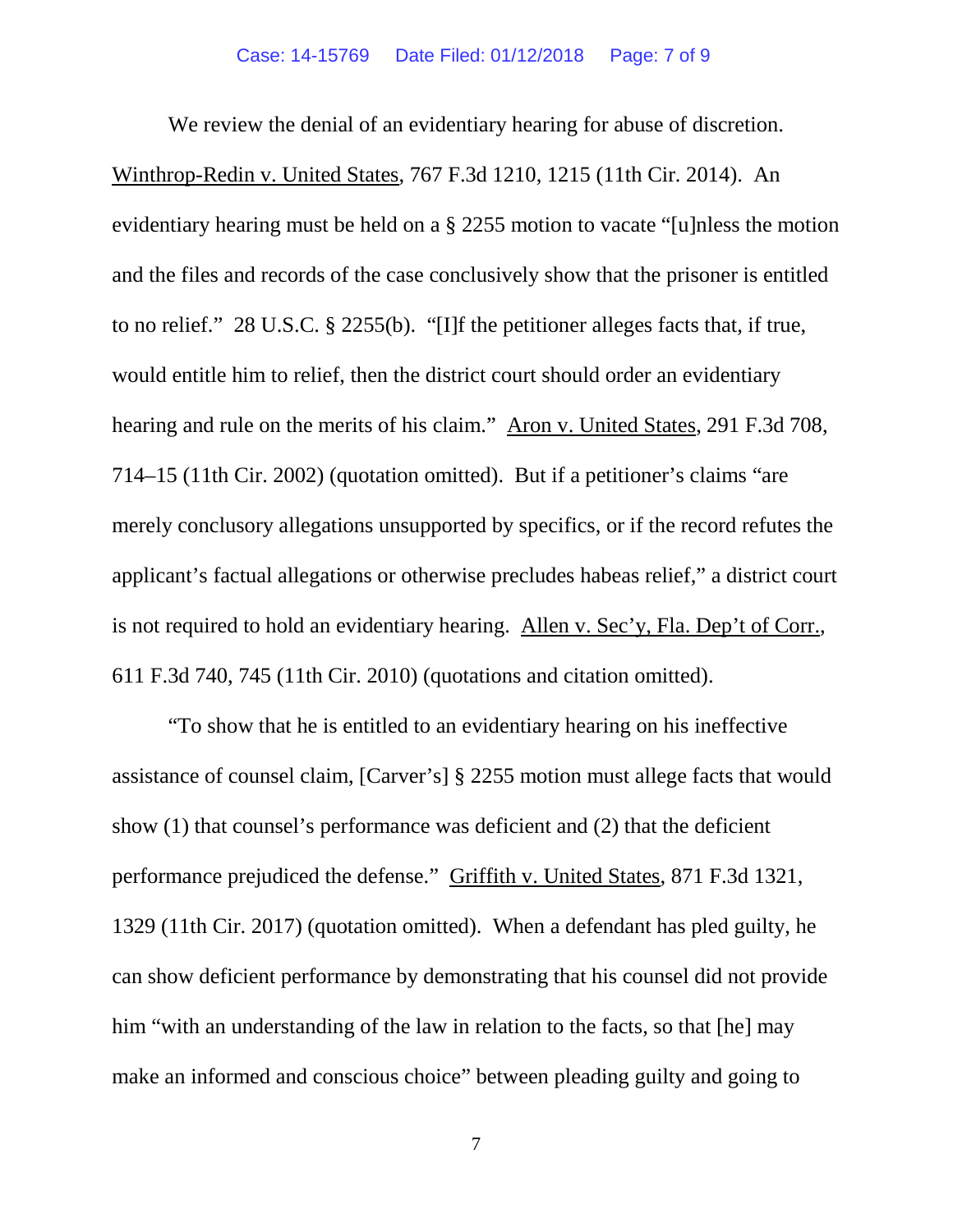trial. See Stano v. Dugger, 921 F.2d 1125, 1151 (11th Cir. 1991) (quotation omitted). He "can show prejudice by demonstrating a reasonable probability that, but for counsel's errors, he would not have pleaded guilty and would have insisted on going to trial." Lee v. United States, 582 U.S. \_\_\_, 137 S. Ct. 1958, 1965 (2017).

Given that a remand is appropriate for further consideration of Carver's claims pursuant to Clisby, a ruling on Carver's appeal of the denial of his motion for an evidentiary hearing would be premature. As to Ground One, because the district court failed to address Carver's ineffective assistance of trial counsel claims, we cannot say whether the district court determined that the claims were affirmatively contradicted by the record or otherwise clearly barred on their face. Therefore we do not have a sufficient record for deciding whether it abused its discretion in making that determination. See Allen, 611 F.3d at 745. In light of the Clisby error and undeveloped record as to Ground One, we vacate and remand for reconsideration of whether an evidentiary hearing is warranted for Carver's Ground One claims.

As to Grounds Two and Three, the reasoning for denying an evidentiary hearing is also unclear. The R&R states "in light of the arguments and record," the court did not "see need for a hearing." But the R&R did not point to specific evidence in the record that contradicted Carver's claims of ineffective assistance of